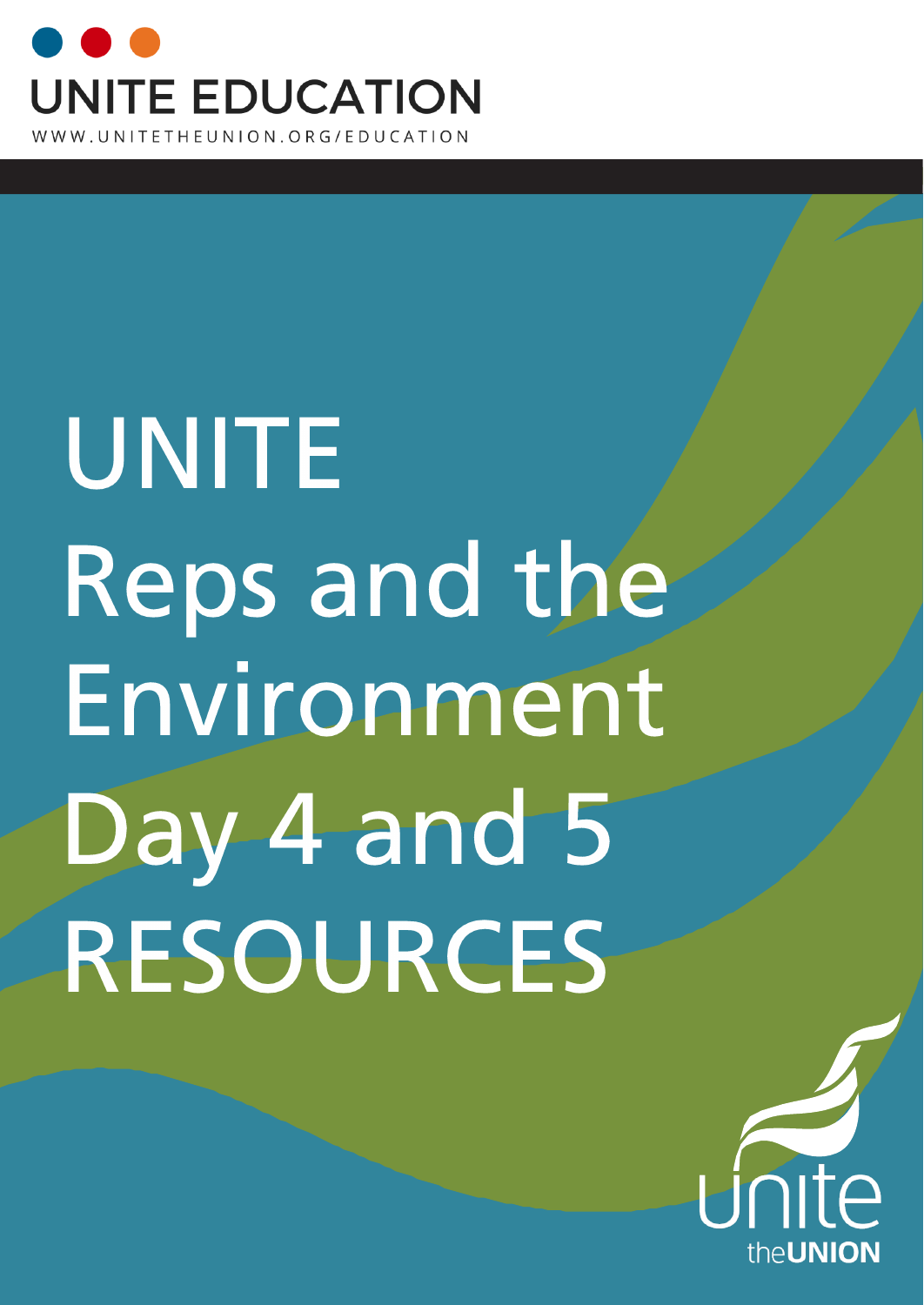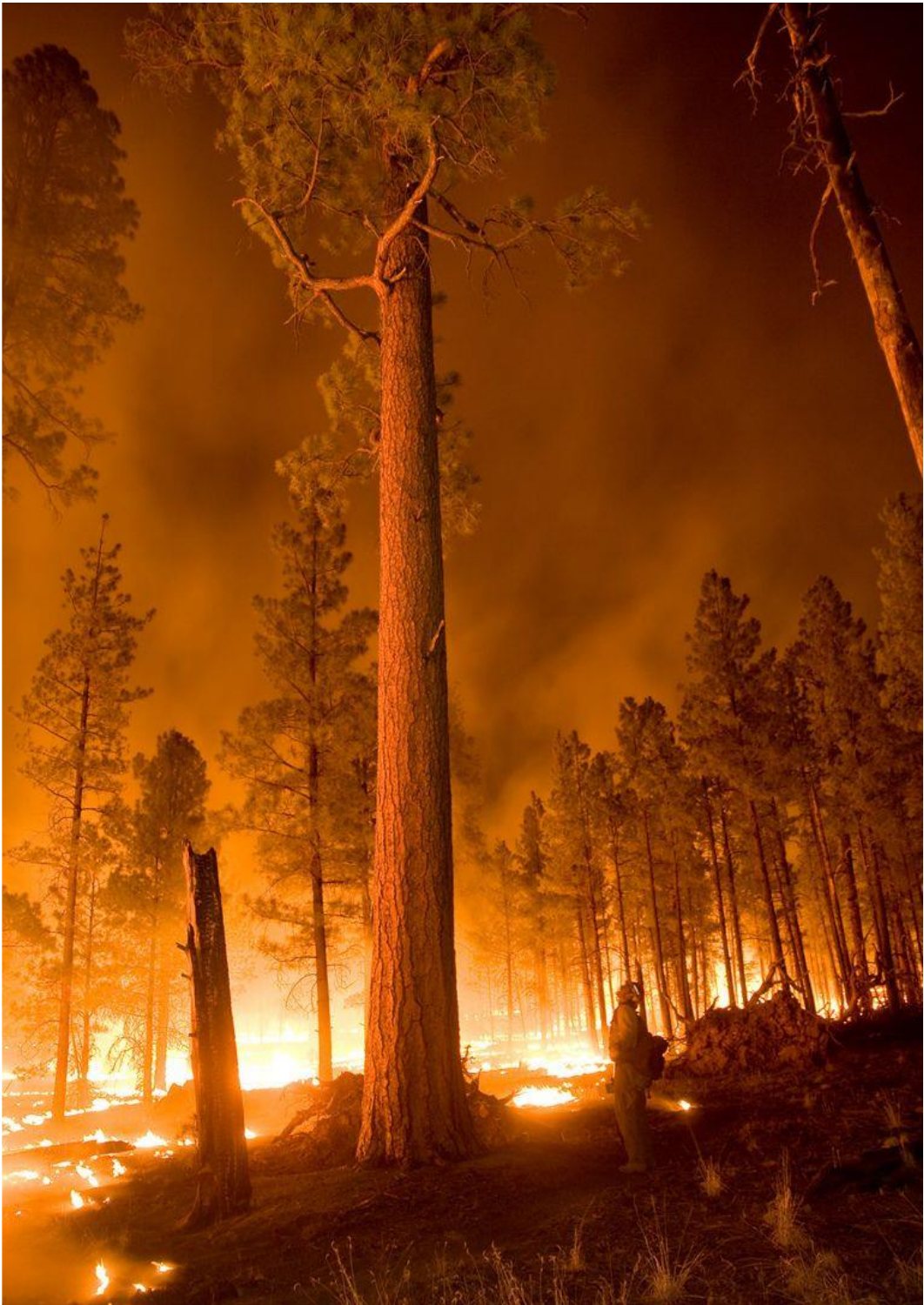

## UNITE REPS AND THE ENVIRONMENT RESOURCES **CRISIS AND OPPORTUNITY**

- **ACTIVITY 1** RECAPPING OUR ACTIONS
- **ACTIVITY 2** THE STORY OF SKILLS
- **ACTIVITY 3** A COP26 OUT?
- **ACTIVITY 4** A JUST TRANSITION IS A WORKER'S TRANSITION
- **ACTIVITY 5** EQUALITY AND THE ENVIRONMENT
- **ACTIVITY 6** OUT OF TIME
- **ACTIVITY 7** DEVELOPING POLICY
- **ACTIVITY 8** NEGOTIATING POLICY
- **ACTIVITY 9** A CALL TO ACTION

**SUPPLEMENTARY ACTIVITY** (TO BE COMPLETED AS A PART OF 2 DAY BLOC RELEASE) **ACTIVITY A** REVISITING ENVIRONMENTAL AUDITS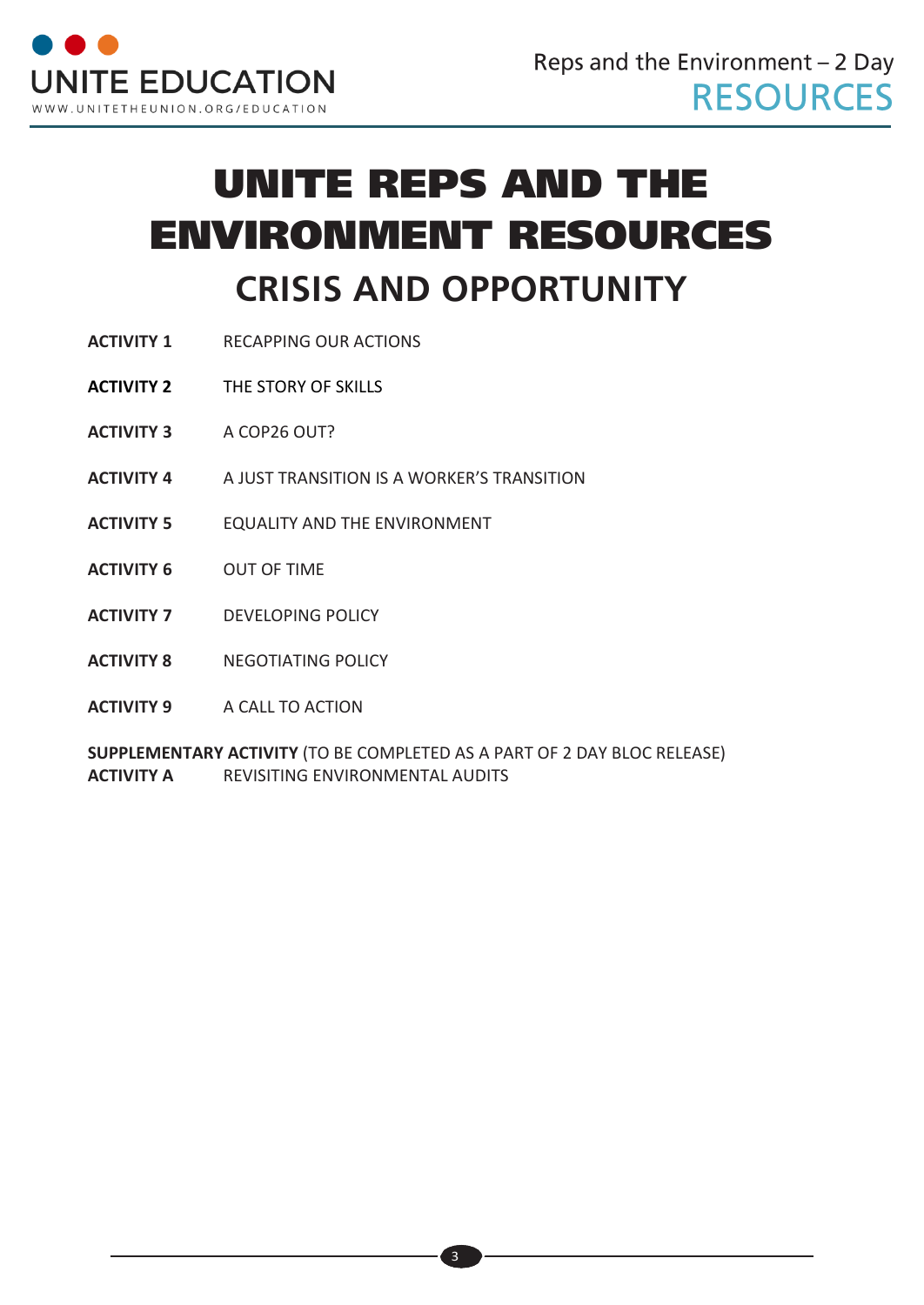## **RESOURCES CRISIS AND** OPPORTUNITY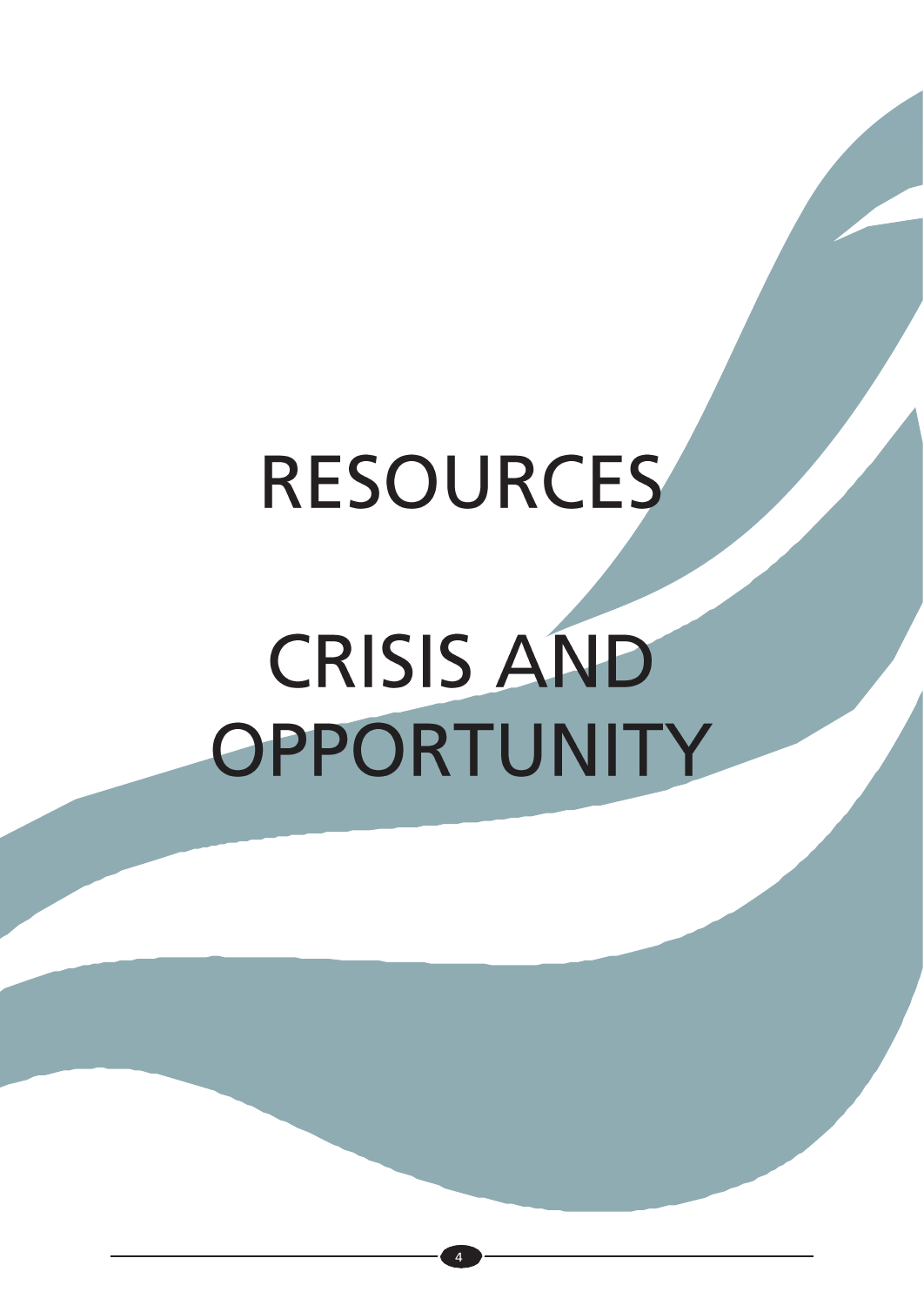

## ACTIVITY 3: **A COP26 out?**

Access Greta Thunberg's 'Blah, Blah, Blah' speech using the QR code below or by accessing on YouTube.



QR: Greta Thunberg – Blah, Blah, Blah <https://www.youtube.com/watch?v=n2TJMpiG5XQ>



Young activists demand more action at COP26 <https://www.youtube.com/watch?v=lZj1rZ7HxC4>



STUC General Secretary addresses COP26 in Glasgow <https://www.youtube.com/watch?v=jDLB9sb-VE0>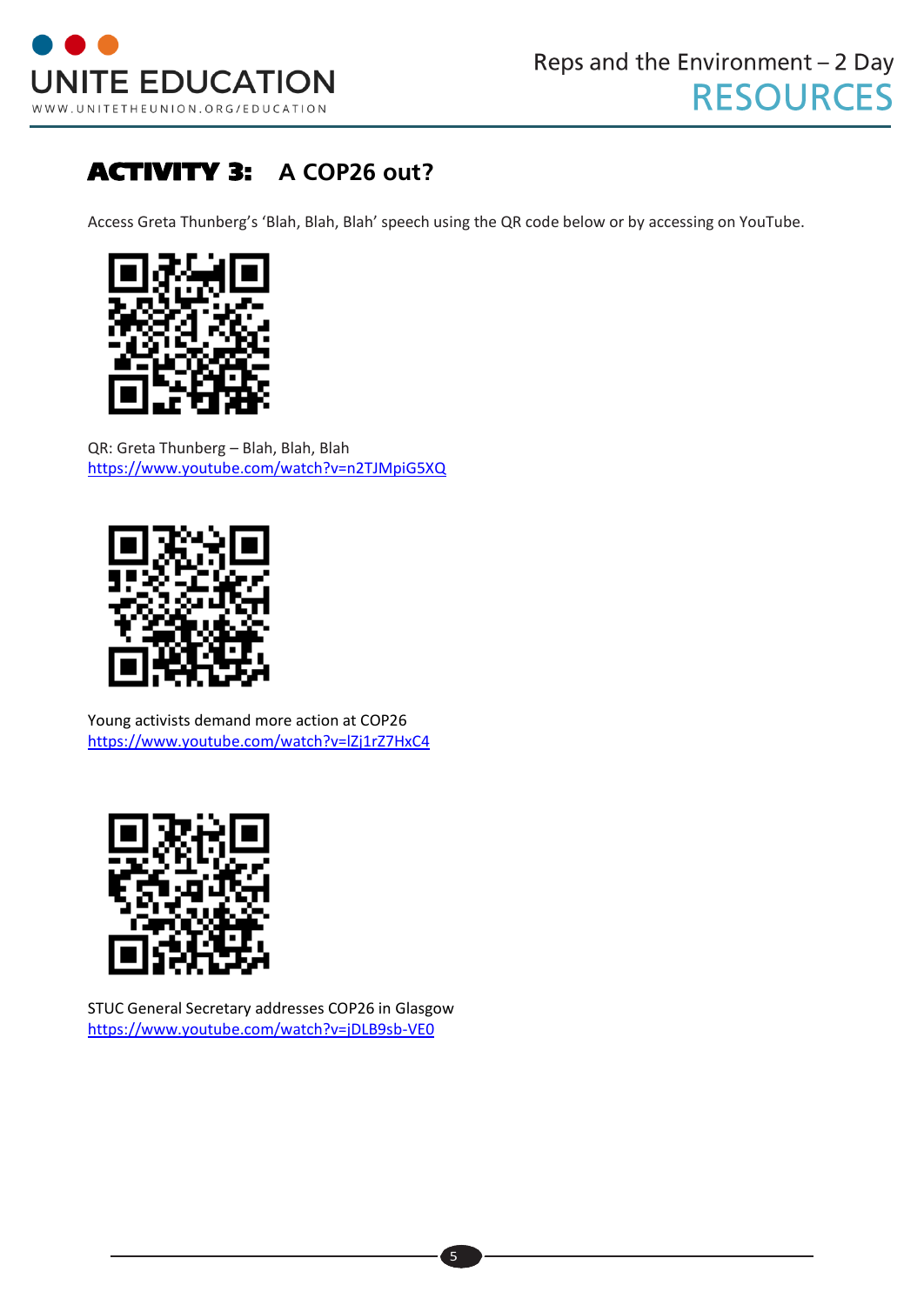

## ACTIVITY 5: **Equality and the Environment**

#### **Case Study A – Consumers and equality**

Women in Britain and Ireland tend to be the primary carers for children, women also are more likely to find themselves in less secure forms of employment and on lower wages. Most single parent families consist of a woman and children in the family home, with that woman providing fir the everyday needs of the children, even if economic support may come from the fathers of the children.

This being the case women are often having to make the daily choices regarding food purchases and those choices will often be governed by available income and constraints in the household budget.

A mum may be heavily inclined to ensure that the children have a healthy diet which is environmentally friendly, plenty of locally harvested organic produce and less reliance of mass produced frozen and tinned fruit which may have travelled halfway around the world.

Parents also want to bring their children up to respect the planet and to learn at an early age, the importance of ethical and environmentally friendly consumption.

#### **Case Study B – Hurricane Katrina**

A disaster like a hurricane can exacerbate the factors that lead people to commit sexual assault, such as poverty, displacement, lack of housing, and lack of a police presence. A disaster can also put people in situations where they're at greater risk of being assaulted, from living with an abusive family member to staying at a crowded shelter. A reliable count of sexual assaults during Hurricane Katrina which hit Louisiana in 2005 is hard to come by because the barriers to reporting assault — always high, even without a natural disaster looming — are even higher during a storm, when resources are stretched and law enforcement is focused on search and rescue.

Almost a third of sexual assaults reported during that storm and Hurricane Rita, which hit New Orleans a month later, took place at evacuation shelters, according to a survey by the National Sexual Violence Resource Center. Shelters were the most common site of reported sexual violence. The most dangerous shelters tended to be those that were understaffed, or where staff were not trained in disaster relief, said Greg Forrester, the president of National Voluntary Organizations Active in Disaster. Overcrowding and chaotic shelter conditions can put evacuees at increased risk of sexual assault. So can inadequate lighting and an abundance of out-of-the-way areas where people can commit violence unobserved. The American Red Cross, which runs the majority of shelters in the Houston area, requires that each shelter have law enforcement present at all times, said Forrester. All Red Cross shelters also have safety officers who are trained to spot warning signs of sexual abuse and assault.

Trans people, especially BAEM trans people, face heightened suffering at all stages of the natural disasters which are becoming more frequent in our changing climate. During Katrina, trans people faced discrimination in emergency shelters, and some were even turned away due to their characteristic. Over a decade later, the Black gay community of New Orleans has still to fully recover. Homeless people are particularly vulnerable to the erratic weather events brought by climate change. In the UK, 24% of homeless youth are LGBTQ+. In Kingston, Jamaica, many ostracised LGBTQ+ young people live in makeshift camps outside the city which can be flattened or flooded by hurricanes. LGBTQ+ are more likely to have trouble crossing borders to escape conflict and disaster.

Article amended from Vox article, Anna North.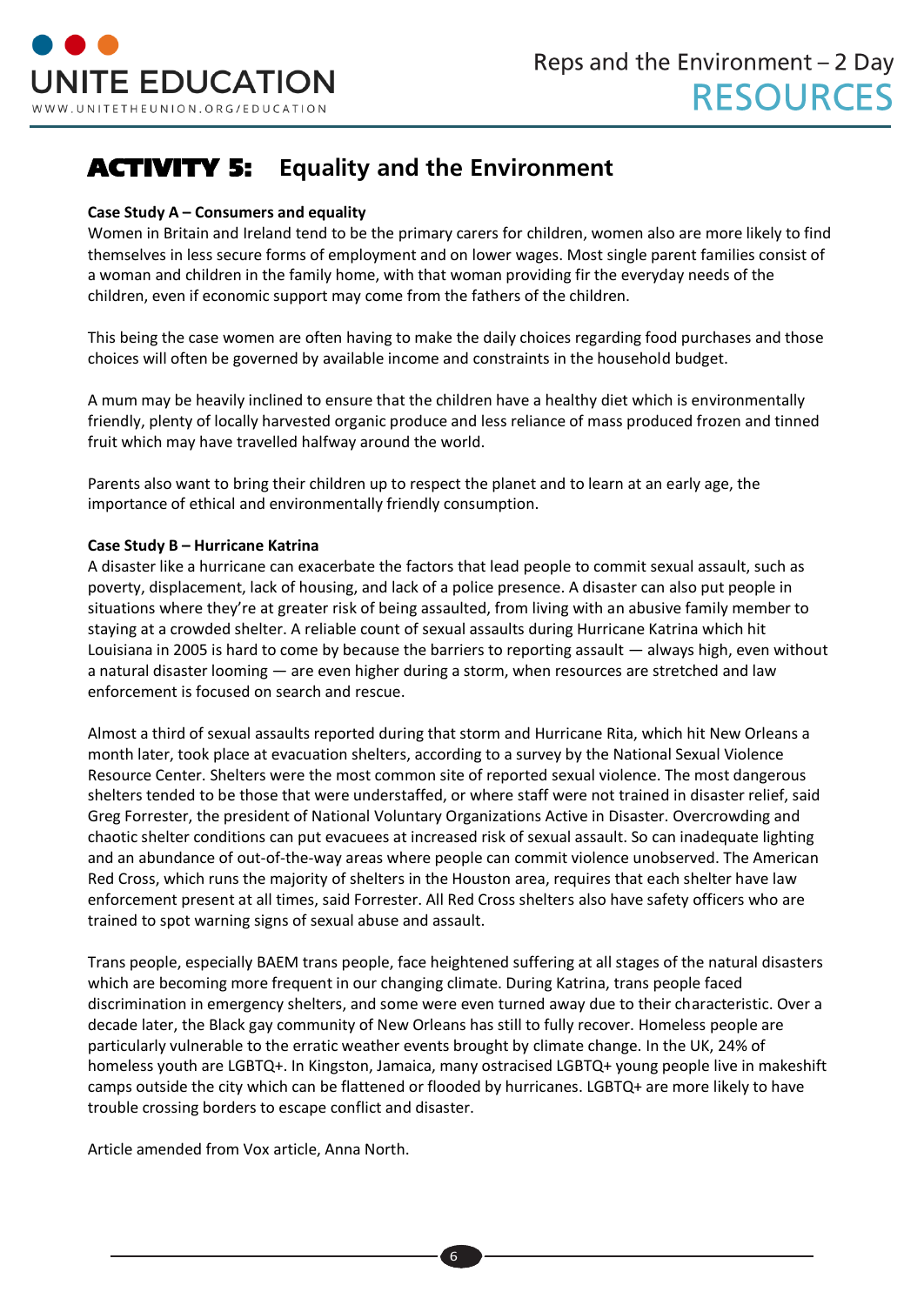

#### **Case Study C – Cumbria Floods**

Heavy rainfall from Storm Desmond in 2015 - 2016 caused severe disruption due to unprecedented rainfall. Carlisle, Appleby, Keswick and Kendal amongst many other areas suffered power outages, collapsed bridges, homes evacuated and workplaces flooded or closed.

In Carlisle, production at the McVitie's biscuit factory was halted when flood waters entered the site early on December 6, when the site experienced 5 feet of floodwater which cause significant damage to the brick ovens, workers livelihoods and even product shortages on retail shelves. With support from Unite, McVitie's 600 workers were told to remain at home due to significant risks to their health, safety and wellbeing.

The cost to Cumbria of Storm Desmond, the worst flooding in 600 years as far as the county was concerned, was estimated at over £500m. But as a report from the Carlisle Flood Action Group, pointed out, the damage is not just financial: "The human cost of the storm and its aftermath is similarly incalculable. The effect of evacuation and displacement on physical and mental health, with lives put on hold, was significant and remains so for many."

McVitie's has since erected flood gates and defences around their perimeter to protect the workplace and crucially, workers.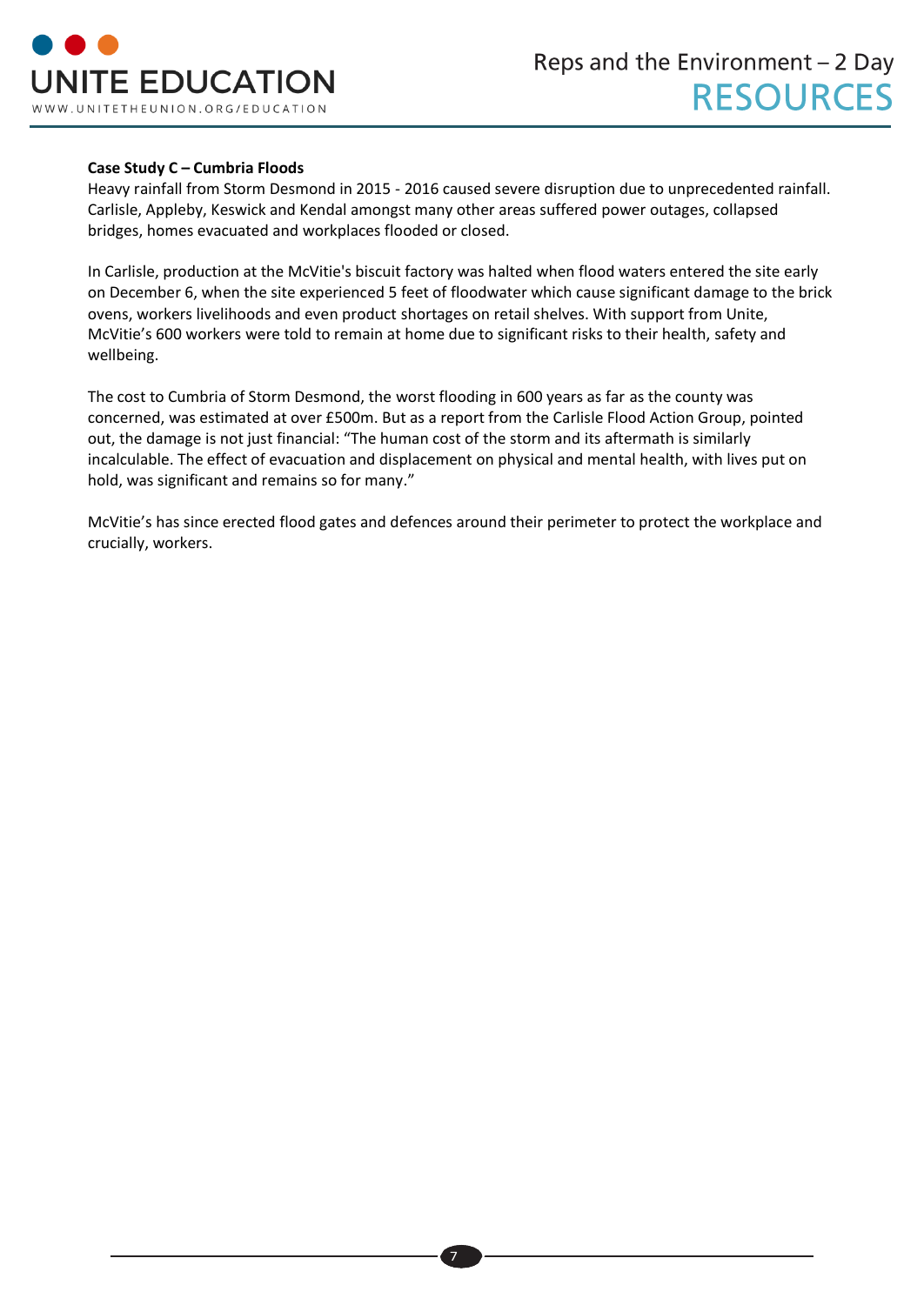

### **Flood victims more likely to suffer poor mental health, survey reveals**

ITV News: Thursday 5 September 2019



People whose homes have been damaged by storms and flooding are at greater risk of mental illness, according to a new study.

Research led by the University of York found that in flood-hit areas like Cumbria and southern Scotland those directly affected are 50% more likely to have mental health problems.

The university team and the National Centre for Social Research analysed more than 7,500 responses to the Adult Psychiatric Morbidity Survey in England.

For the first time, participants were asked whether their home had been damaged by extreme weather in the last six months.

During this time - December 2013 to March 2014 - the UK saw more than four million flood warnings and more than 10,000 properties were left underwater.

Analysts then looked into incidences of common mental health disorders (CMD), from depression and phobias, to anxiety and suicidal thoughts.

Their research found storm related damage was significantly associated with CMD, suicidal ideation and previous suicide attempts.

People were more likely to experience poor mental health even when the damage was relatively minor and they were not forced to leave their homes, the study suggested.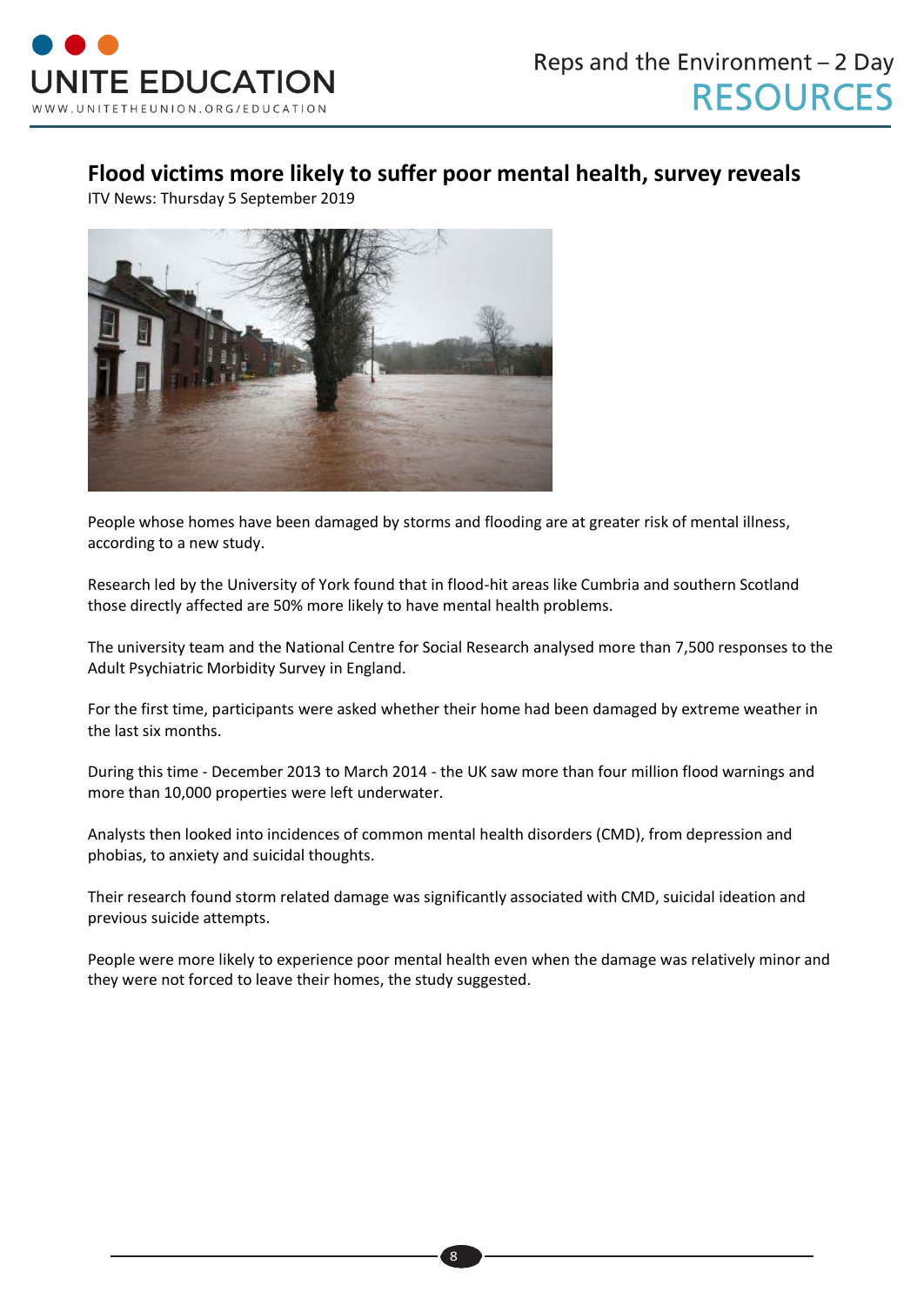

## Reps and the Environment - 2 Day **RESOURCES**



The clear up operation at Pooley Bridge after it was washed away by high water in December 2015.

"*This is reflective of the huge impact storms and flooding have on people's lives as alongside the physical damage to homes and businesses, there is the emotional damage to the sense of security that many people derive from their home."* - Professor Hilary Graham, from the department of health sciences at the University of York.